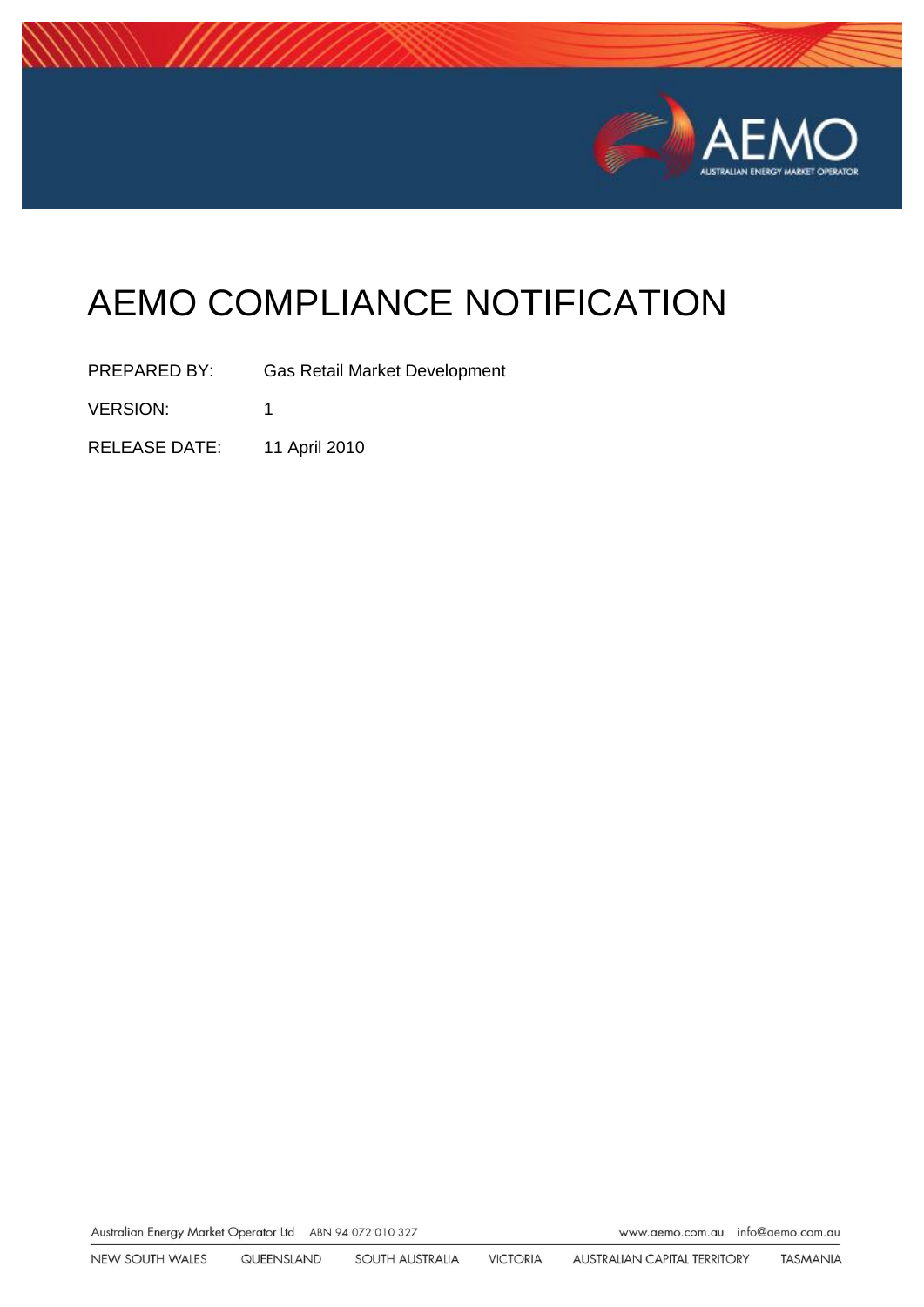

# **User Reconciliation Adjustment Amount (URAA) Nominations**

## **Introduction**

This document outlines an apparent breach of **Clause 28.2(1)(d)** in relation to nomination of user reconciliation adjustment amounts **(URAAs)** to the network operator by Origin Energy for the NSW-Wilton network section.

## **Circumstances of Apparent Breach**

**Clause 28.2(1)(d)** outlines the requirement for users to include their respective URAAs in their nominations to the network operator for a network section. The sum of URAAs across all users for a gas day needs to sum to zero for reconciliation to occur. Therefore if one user fails to include, or incorrectly includes, its URAA in its nomination, the URAAs for all users on that gas day will be cancelled. For this reason, **Clause 28.2(2)(a)** sets out the requirement for the network operator to notify the Rules Administrator if the sum of all URAAs from users received under **Clause 28.2(1)(d)** for a network section does not equal zero for a gas day.

The Rules Administrator received notifications from the network operator for the NSW-Wilton network section for the dates 30 November to 10 December 2009 inclusive, advising that the URAAs for the NSW-Wilton network section did not sum to zero for gas days **1 to 11 December 2009 inclusive**. Upon investigation, Origin Energy confirmed that they had included a URAA value of – 798.308 GJ for each respective gas day, whereas they had been advised by the Data Estimation Entity to submit a URAA value of -798.309 GJ for each of the gas days in question. This appears to be a breach of **Clause 28.2(1)(d)**.

### **AEMO Decision: Apparent Breach is Non Material**

Applying the criteria outlined in the AEMO Compliance Process (for NSW/ACT Gas Retail Market) (see **Attachment A**), AEMO regards the apparent breach of **Clause 28.2(1)(d)** in relation to nomination of user reconciliation adjustment amounts **(URAAs)** to the network operator by Origin Energy for the NSW-Wilton network section for gas days **1 to 11 December 2009 inclusive** to be non material.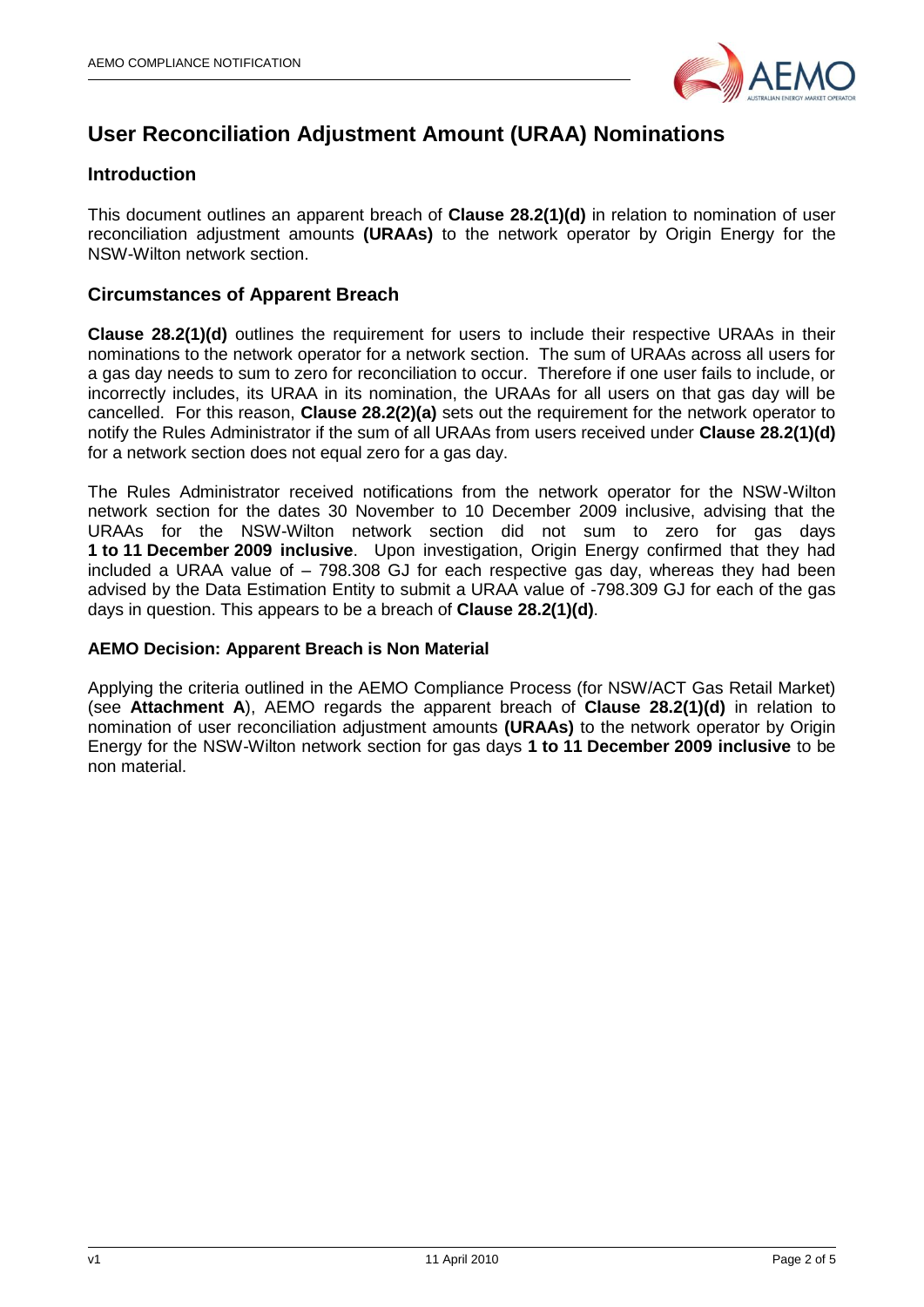

# **ATTACHMENT A: AEMO COMPLIANCE PROCESS (for NSW/ACT Gas Retail Market)**

**Criteria AEMO will use in considering whether**

- **i. An incident is material; and**
- **ii. If the incident is material whether it should be referred to AER.**

#### Criteria to consider in assessing materiality of apparent breach

The following criteria will be used by AEMO in determining whether an apparent breach is material in nature:

- 1.Whether or not the apparent breach is likely to cause significant financial impact on either of the following:
	- a. Market Participants;
	- b. AEMO, including the Gas Retail Market Business System;
	- c. End use customers;
	- d. AEMO stakeholders.
- 2. Whether or not the apparent breach is likely to cause significant market system impact on either of the following:
	- a. Market Participants;
	- b. AEMO; including the Gas Retail Market Business System;
	- c. AEMO stakeholders.

3. Whether or not the apparent breach is likely to use significant operational impact on either of the following:

- a. Market Participants;
- b. AEMO; including the Gas Retail Market Business System;
- c. End use customers;
- d. AEMO stakeholders.

4. Any other factors considered relevant by AEMO.

#### Criteria to consider in referring a material apparent breach to AER

The checklist is the process AEMO will use to determine whether an apparent breach, if considered material, should be referred to the AER.

In determining whether or not a material apparent breach warrants referral to the AER, AEMO may have regard to the following matters:

- 1. Whether the complaint is frivolous or vexatious.
- 2. Whether the apparent breach has resulted in any costs being borne by AEMO (and therefore the market as a whole).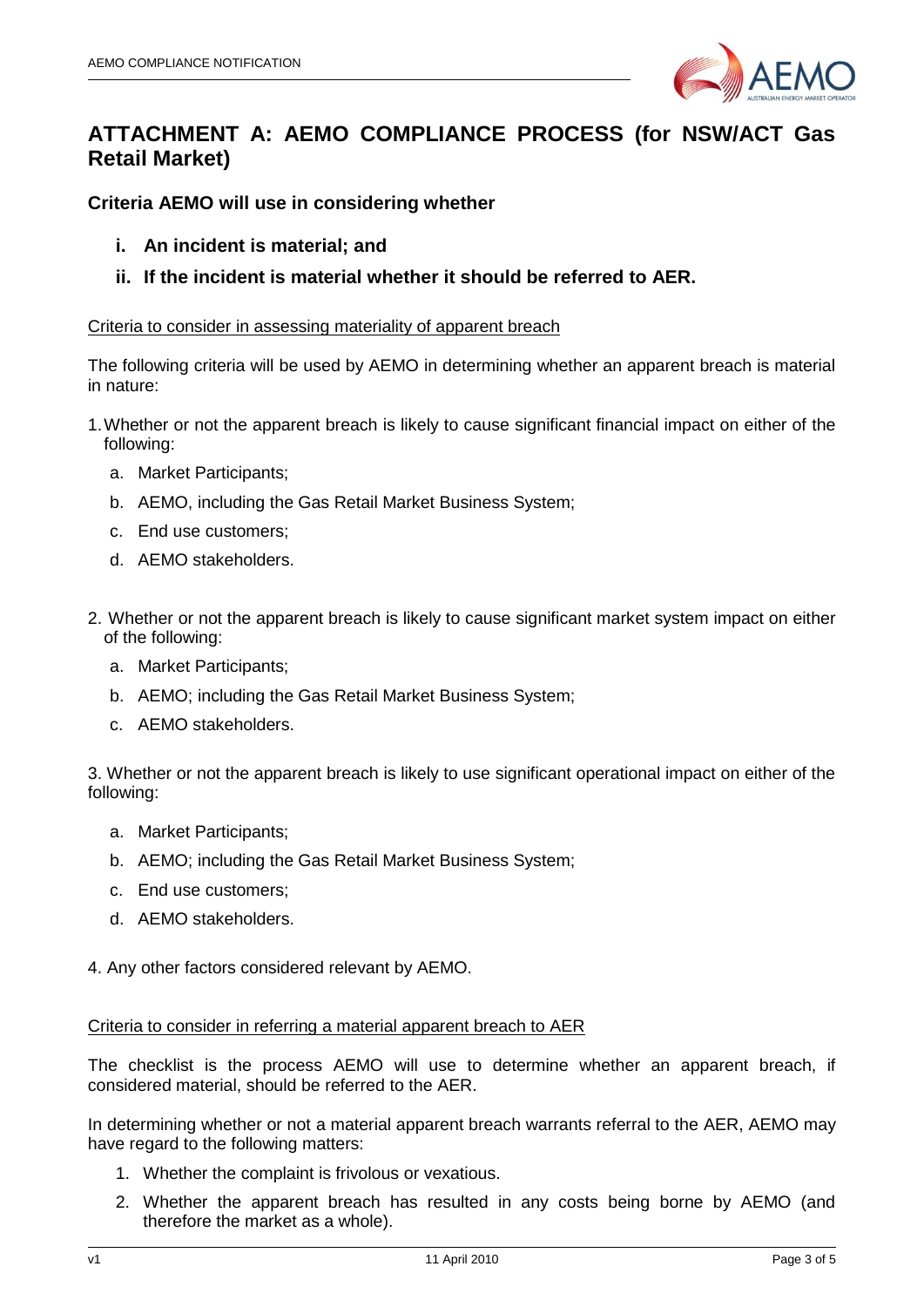

- 3. Whether or not the apparent breach appears to have arisen as a result of problems with the design/operation of the Procedures.
- 4. Whether the apparent breach by a Market Participant was caused by the conduct of AEMO.
- 5. Whether the apparent breach is an isolated event, or indicates a systemic problem with compliance.
- 6. Whether the apparent breach appears to have been made intentionally or maliciously.
- 7. Whether remedial action was taken by the Market Participant following discovery of the breach.
- 8. Whether the apparent breach has a potential anti-competitive effect.
- 9. Any other matters considered relevant by the AEMO.